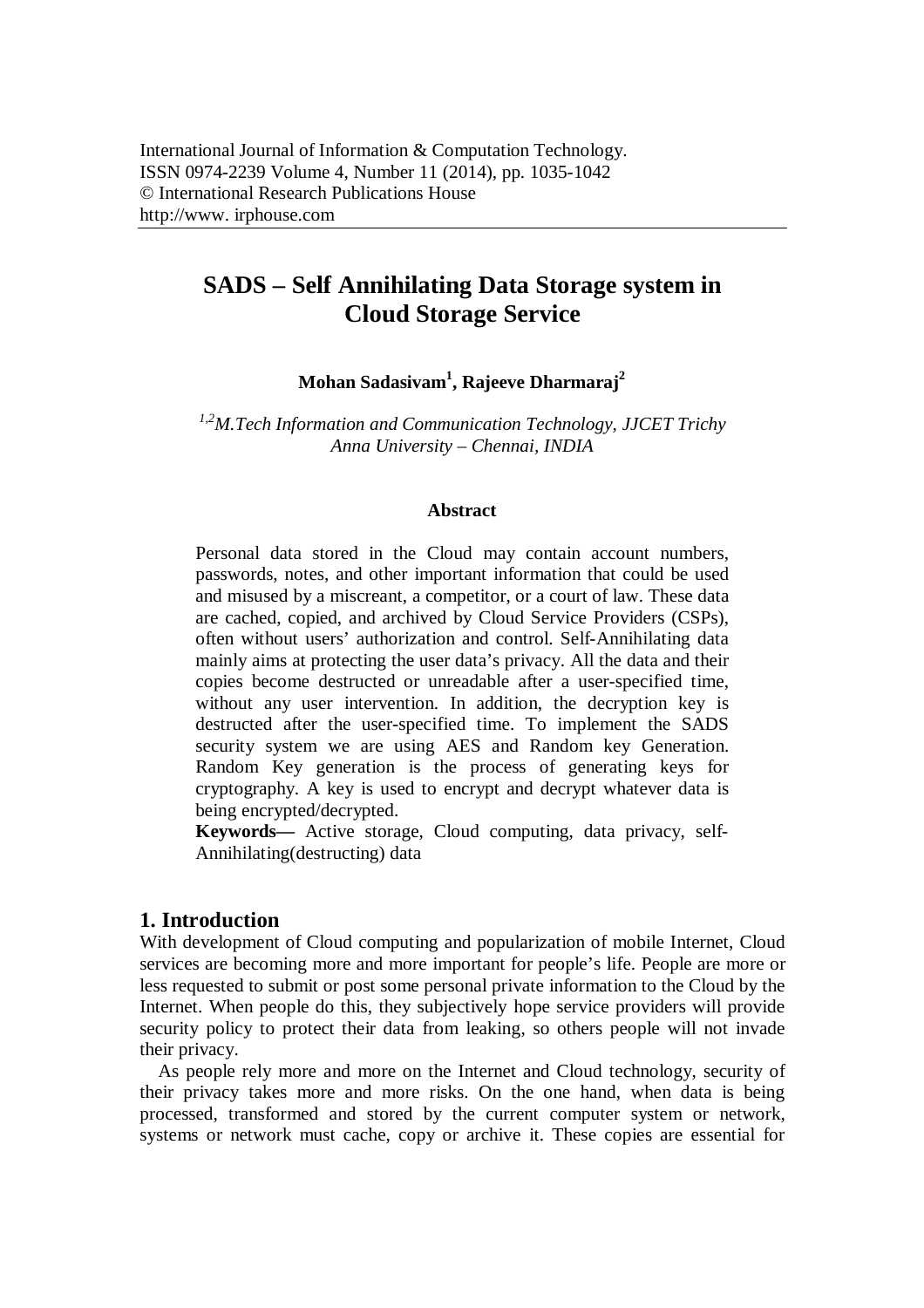systems and the network. However, people have no knowledge about these copies and cannot control them, so these copies may leak their privacy. On the other hand, their privacy also can be leaked via Cloud Service Providers (CSPs') negligence, hackers' intrusion or some legal actions. These problems present formidable challenges to protect people's privacy. A pioneering study of Vanish [1] supplies a new idea for sharing and protecting privacy. In the Vanish system, a secret key is divided and stored in a P2P system with distributed hash tables (DHTs). With joining and exiting of the P2P node, the system can maintain secret keys. According to characteristics of P2P, after about eight hours the DHT will refresh every node. With Shamir Secret Sharing Algorithm [2], when one cannot get enough parts of a key, he will not decrypt data encrypted with this key, which means the key is destroyed.

Some special attacks to characteristics of P2P are challenges of Vanish [3], [4], uncontrolled in how long the key can survive is also one of the disadvantages for Vanish. In considering these disadvantages, this paper presents a solution to implement a self-destructing data system, or SADS, which is based on an active storage framework [5]-[10].

The SADS system defines two new modules, a self-destruct method object that is associated with each secret key part and survival time parameter for each secret key part. In this case, SADS can meet the requirements of self-destructing data with controllable survival time while users can use this system as a general object storage system. Our contributions are summarized as follows.

- 1) We focus on the related key distribution algorithm, Shamir's algorithm [2], which is used as the core algorithm to implement client (users) distributing keys in the object storage system. We use these methods to implement a safety destruct with equal divided key (Shamir Secret Shares [2]).
- 2) Based on active storage framework, we use an object-based storage interface to store and manage the equally divided key. We implemented a proof-of-concept SADS prototype.
- 3) Through functionality and security properties evaluation of the SADS prototype, the results demonstrate that SADDs is practical to use and meets all the privacypreserving goals. The prototype system imposes reasonably low run-time overhead.
- 4) SADS supports security erasing files and random encryption keys stored in a hard disk drive (HDD) or solid state drive (SSD), respectively.

The rest of this paper is organized as follows. We review the related work in Section II. We describe the architecture, design and implementation of SADDs in Section III. And we conclude this paper in Section IV.

### **2. Related Work**

### *2.1 Data Self-Destruct*

The self-annihilating(destructing) data system in the Cloud environment should meet the following requirements: i) How to destruct all copies of the data simultaneously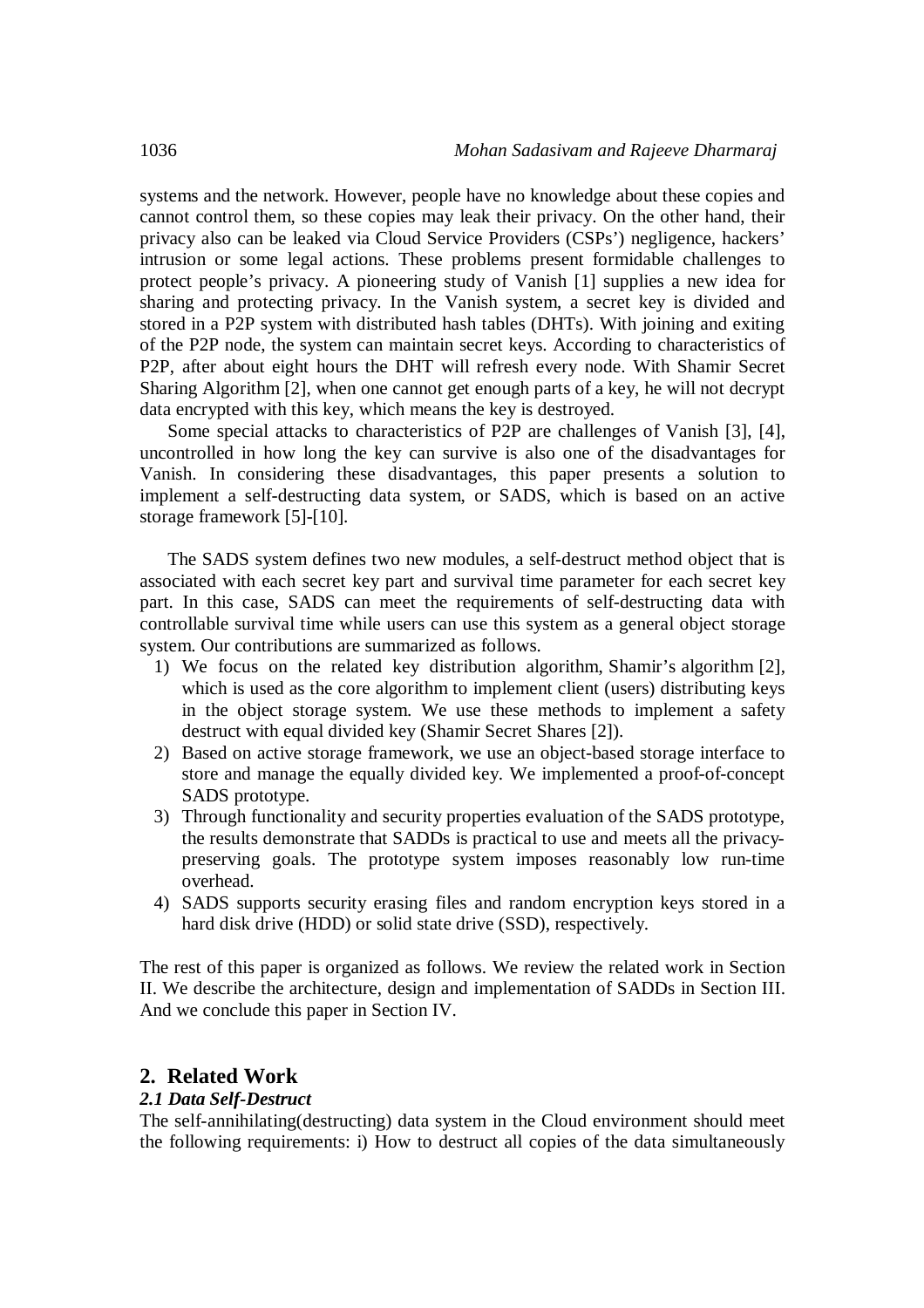and make them unreadable in case the data is out of control? A local data destruction ap-proach will not work in the Cloud storage because the number of backups or archives of the data that is stored in the Cloud is unknown, and some nodes preserving the backup data have been offline. The clear data should become permanently unreadable because of the loss of encryption key, even if an attacker can retroactively obtain a pristine copy of that data; ii) No explicit delete actions by the user, or any third-party storing that data; iii) No need to modify any of the stored or archived copies of that data; iv) No use of secure hardware but support to completely erase data in HDD and SSD, respectively.

Tang et al. [11] proposed FADE which is built upon standard cryptographic techniques and assuredly deletes files to make them unrecoverable to anyone upon revocations of file access policies. Wang et al. [12] utilized the public key based homomorphism authenticator with random mask technique to achieve a privacypreserving public auditing system for Cloud data storage security and uses the technique of a bilinear aggregate signature to support handling of multiple auditing tasks. Perlman et al. [13] present three types of assured delete: expiration time known at file creation, on-demand deletion of individual files, and custom keys for classes of data.

#### *2.2 . Object-Based Storage and Active Storage*

Object-based storage (OBS) [14] uses an object-based storage device (OSD) [15] as the underlying storage device. The T10 OSD standard [15] is being developed by the Storage Networking Industry Association (SNIA) and the INCITS T10 Technical Committee. Each OSD consists of a CPU, network interface, ROM, RAM, and storage device (disk or RAID subsystem) and exports a high-level data object abstraction on the top of device block read/write interface.

With the emergence of object-based interface, storage devices can take advantage of the expressive interface to achieve some cooperation between application servers and storage devices. A storage object can be a file consisting of a set of ordered logical data blocks, or a database containing many files, or just a single application record such as a database record of one transaction. Information about data is also stored as objects, which can include the requirements of Quality of Service (QoS) [16], security [17], caching, and backup. Kang et al. [18] even implemented the object-based model enables storage class memories (SCM) devices to overcome the disadvantages of the current interfaces and provided new features such as object-level reliability and compression. In recent years, many systems, such as Lustre [19], Panasas [20] and Ceph [21], using object-based technology have been developed and deployed. Since the data can be processed in storage devices, people attempt to add more functions into a storage device (e.g., OSD) and make it more intelligent and refer to it as "Intelligent Storage" or "Active Storage" [5]-[10]. For instance, IDISK [22] and SmAS Disk [23] can offload application codes to disks, but the disks respond to I/O requests of clients passively. A stream-based programming model has been proposed for Active Disk [24][25], but the stream is allowed to pass through only one disklet (user-specific code).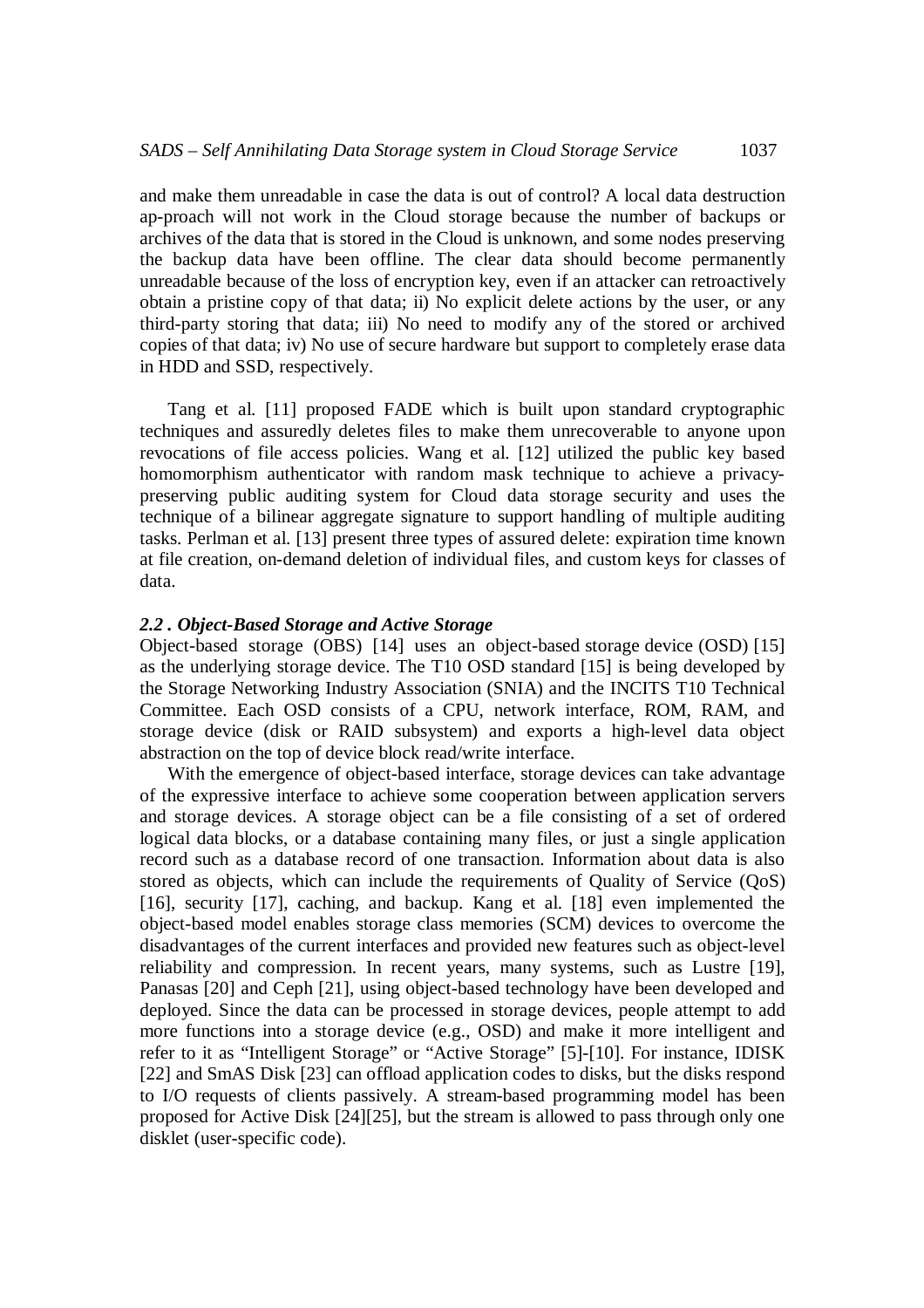## **3. Design and Implementation of Self Annihilating Data Storage** *3.1 SADS Architecture*

There are three parties based on the active storage framework. i) Metadata server (MDS): MDS is responsible for user management, server management, session management and file metadata management. ii) Application node: The application node is a client to use storage service of the SADDs. iii) Storage node: Each storage node is an OSD. It contains two core subsystems: key value store subsystem and active storage object (ASO) runtime sub system. The key value store subsystem that is based on the object storage component is used for managing objects stored in storage node: lookup object, read/write object and so on. The object ID is used as a key. The associated data and attribute are stored as values.

### *3.2 Active Storage Object*

An active storage object derives from a user object and has a time-to-live *(ttl)* value property. The *ttl* value is used to trigger the self-destruct operation. The *ttl* value of a user object is infinite so that a user object will not be deleted until a user deletes it manually. The *ttl* value of an active storage object is limited so an active object will be deleted when the value of the associated policy object is true. Interfaces extended by *ActiveStorageObject* class are used to manage *ttl* value. The create member function needs another argument for *ttl*. If the argument is -1, *UserObject:: create* will be called to create a user object, else, *ActiveStorageObject::create* will call *UserObject::create* first and associate it with the self-destruct method object and a self-destruct policy object with the ttl value. The getTTL member function is based on the *read\_attr* function and returns the ttl value of the active storage object. The *setTTL*, *addTime* and *decTime* member function is based on the *write\_attr* function and can be used to modify the ttl value.

### *3.3 Self-Destruct Method Object*

Generally, kernel code can be executed efficiently; however, a service method should be implemented in user space with these following considerations. Many libraries such as *libc* can be used by code in user space but not in kernel space. Mature tools can be used to develop software in user space. It is much safer to debug code in user space than in kernel space. A service method needs a long time to process a complicated task, so implementing code of a service method in user space can take advantage of performance of the system. The system might crash with an error in kernel code, but this will not happen if the error occurs in code of user space. A selfdestruct method object is a service method. It needs three arguments. The *lun* argument specifies the device, the *pid* argument specifies the partition and the *obj\_id* argument specifies the object to be destructed.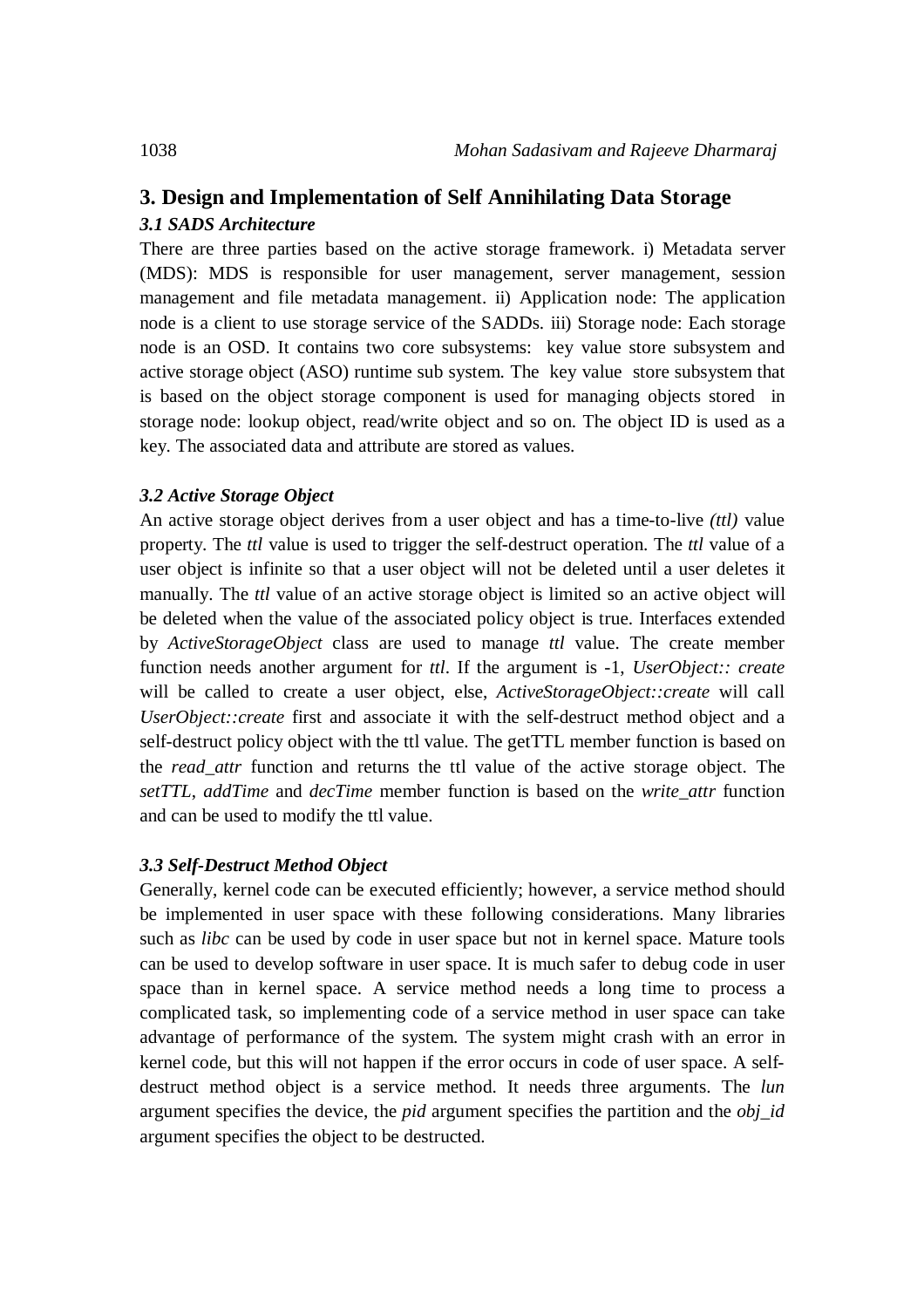### *3.4 Data Process Evaluation and Discussion*



**Figure 1:** Function flow of SADS

Whenever the data is processed in the cloud. The user predefined time is checked whether the time is exceeded or not. If the time is not exceeded, the data is processed as given in the diagram. Or else the SADS function is called so that the Self Annihilation function is employed. All the data that are been stored in the cloud will be destructed.

## **4. Conclusion**

Data privacy has become increasingly important in the Cloud environment. This paper introduced a new approach for protecting data privacy from attackers who retroactively obtain, through legal or other means, a user's stored data and private decryption keys. A novel aspect of our approach is the lever-aging of the essential properties of active storage framework based on T10 OSD standard. SADS causes sensitive information, such as account numbers, passwords and notes to irreversibly self-destruct, without any action on the user's part.

## **References**

- [1] R. Geambasu, T. Kohno, A. Levy, and H. M. Levy, "Vanish: Increasing data privacy with self-destructing data," in Proc. USENIX Security Symp., Montreal, Canada, Aug. 2009, pp. 299-315.
- [2] A. Shamir, "How to share a secret," Commun. ACM, vol. 22, no. 11, pp. 612-613, 1979.
- [3] S. Wolchok, O. S. Hofmann, N. Heninger, E. W. Felten, J. A. Haderman, C. J. Rossbach, B. Waters, and E. Witchel, "Defeating vanishwith low-cost sybil attacks against large DHEs," in Proc. Network and Distributed System Security Symp., 2010.
- [4] L. Zeng, Z. Shi, S. Xu, and D. Feng, "Safevanish: An improved data self-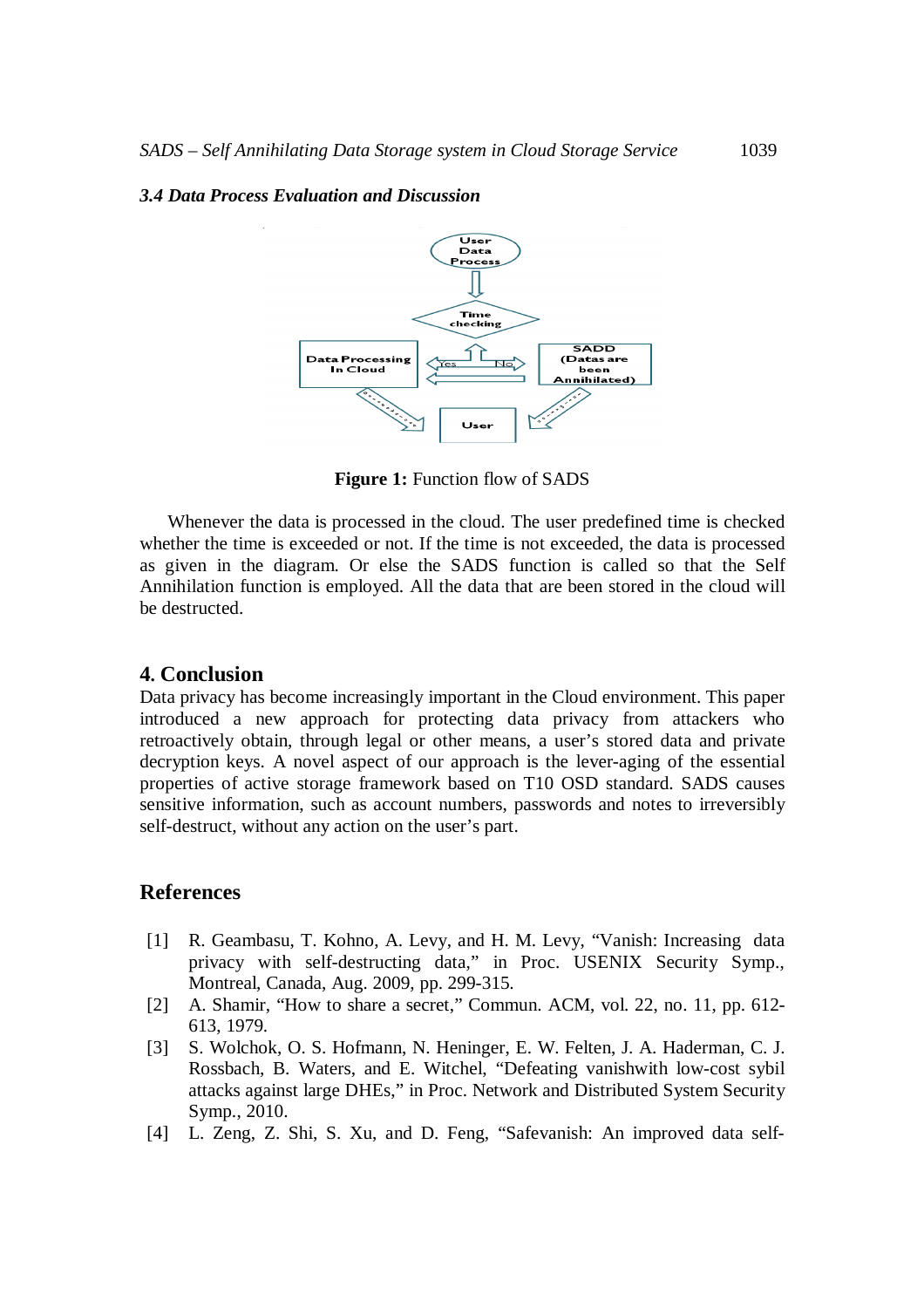destruction for protecting data privacy," in Proc. Second Int. Conf.Cloud Computing Technology and Science (CloudCom), Indianapolis, IN, USA, Dec. 2010, pp. 521-528.

- [5] L. Qin and D. Feng, "Active storage framework for object-based storage device," in Proc. IEEE 20th Int. Conf. Advanced Information Networking and Applications (AINA), 2006.
- [6] Y. Zhang and D. Feng, "An active storage system for high performance computing," in Proc. 22nd Int. Conf. Advanced Information Networking and Applications (AINA), 2008, pp. 644-651.
- [7] T. M. John, A. T. Ramani, and J. A. Chandy, "Active storage using objectbased devices," in Proc. IEEE Int. Conf. Cluster Computing, 2008, pp. 472- 478.
- [8] A. Devulapalli, I. T. Murugandi, D. Xu, and P. Wyckoff, 2009, Design of an intelligent object-based storage device [Online].Available:http://www.osc.edu/research/network\_file/projects/object/p apers/istor-tr.pdf
- [9] S. W. Son, S. Lang, P. Carns, R. Ross, R. Thakur, B. Ozisikyilmaz, W.-K. Liao, and A. Choudhary, "Enabling active storage on parallel I/O software stacks," in Proc. IEEE 26th Symp. Mass Storage Systems and Technologies (MSST), 2010.
- [10] Y. Xie, K.-K. Muniswamy-Reddy, D. Feng, D. D. E. Long, Y. Kang, Z. Niu, and Z. Tan, "Design and evaluation of oasis: An active storage framework based on t10 osd standard," in Proc. 27th IEEE Symp. Massive Storage Systems and Technologies (MSST), 2011.
- [11] Y. Tang, P. P. C. Lee, J. C. S. Lui, and R. Perlman, "FADE: Secure overlay cloud storage with file assured deletion," in Proc. SecureComm, 2010.
- [12] C. Wang, Q. Wang, K. Ren, and W. Lou, "Privacy-preserving public auditing for storage security in cloud computing," in Proc. IEEE INFOCOM, 2010.
- [13] R. Perlman, "File system design with assured delete," in Proc. Third IEEE Int. Security Storage Workshop (SISW), 2005.
- [14] M. Mesnier, G. Ganger, and E. Riedel, "Object-based storage," IEEE Commun. Mag., vol. 41, no. 8, pp. 84-90, Aug. 2003.
- [15] R. Weber, "Information Technology—SCSI object-based storage device commands (OSD)-2," Technical Committee T10, INCITS Std.,Rev. 5 Jan. 2009.
- [16] Y.Lu,D.Du,andT.Ruwart,"QoSprovisioningframeworkforanOSD based storage system," in Proc. 22nd IEEE/13th NASA Goddard Conf.Mass Storage Systems and Technologies (MSST),2005, pp. 28-35.
- [17] Z. Niu, K. Zhou, D. Feng, H. Chai, W. Xiao, and C. Li, "Implementing and evaluating security controls for an object based storage system," in Proc. 24th IEEE Conf. Mass Storage Systems and Technologies (MSST), 2007.
- [18] Y. Kang, J. Yang, and E. L. Miller, "Object-based SCM: An efficient interface for storage class memories," in Proc. 27th IEEE Symp. Massive Storage Systems and Technologies (MSST), 2011.
- [19] [Online]. Available: http://www.lustre.org/